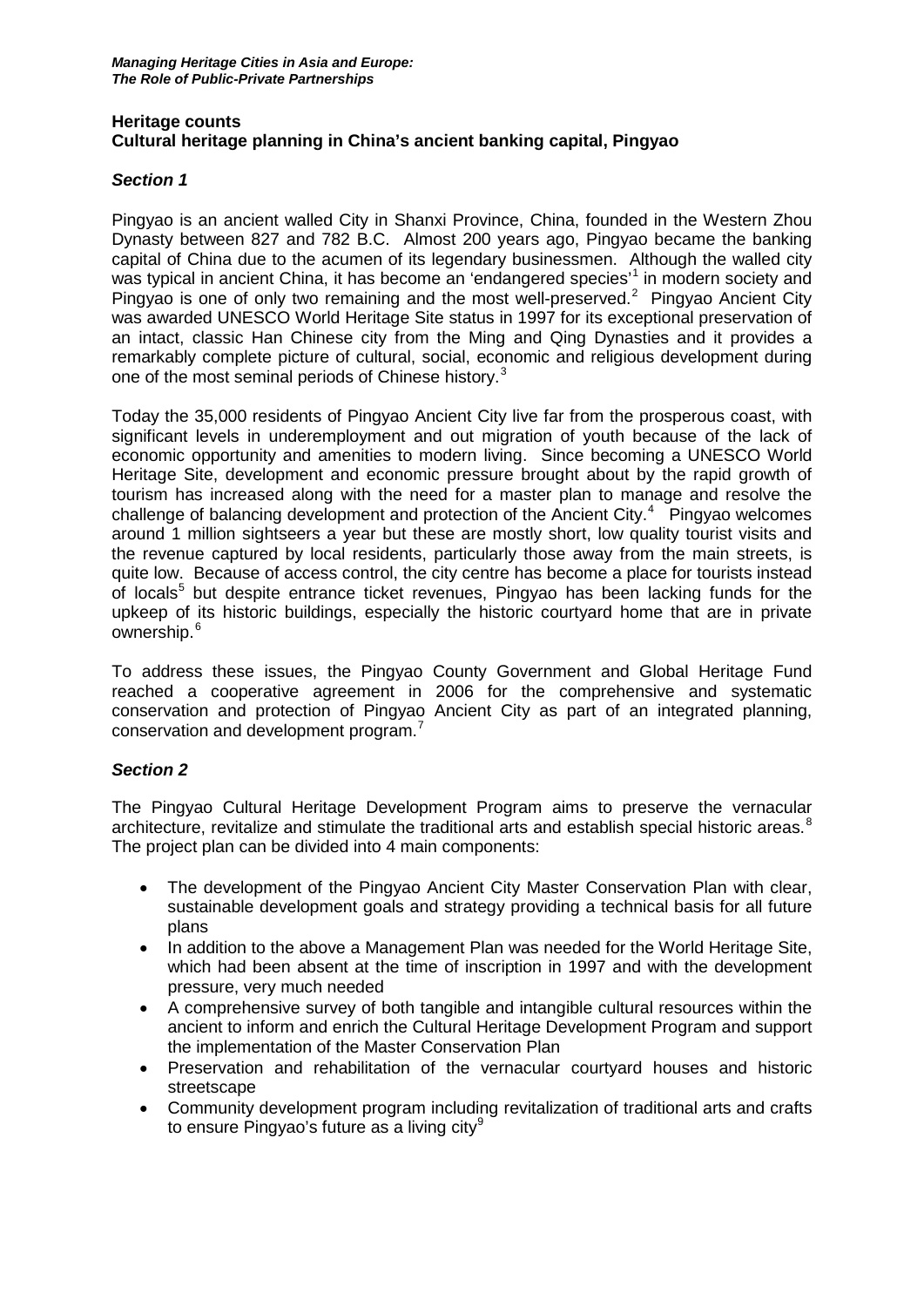### *Section 3*

The partners in this project are:

- GHF provides match funding and technical support in areas of historic structure repair and rehabilitation, restoration fund incentives for qualifying property owners
- Pingyao Government is responsible for match funding, improvements in infrastructure, demolition of inappropriate structures, relocation of overcrowding historic courtyards, and restoration fund incentives for qualifying property owners
- The Shanxi Province Ministry of Construction has provided a budget of 10milion RMB (approx. \$1.46M USD) to the Pingyao municipality for the Fanjia Jie Historic Street Ward conservation and rehabilitation project.
- GHF and Pingyao Government jointly appointed The Urban Planning Institute of Shanghai Tongji University to design the Pingyao Ancient City Management Plan and Master Conservation Plan, which incorporates both the conservation of important buildings and streetscapes, as well as essential issues of waste and water management, transportation and other elements "essential to the success of heritage conservation as a development modality." The plans were approved by an expert panel review in January 2009.<sup>[10](#page-4-0)</sup>
- UNESCO Beijing is leading work on the Preservation Manuals of historic courtyard houses and environs currently being prepared.

On May 23rd 2009, GHF Executive Director Jeff Morgan and Pingyao County Magistrate Li Feizhong, signed a 3-year agreement to continue the partnership in preserving Pingyao Ancient City.

A comprehensive survey of tangible and intangible cultural resources began in summer 2008. Focusing mainly on historic courtyard residences, the survey was carried out by a local team of planners, historians, and traditional craftsmen using photography, sketches, video and text descriptions to create a digital archive, recording social history alongside architectural history for the first time.

The pilot courtyard conservation project at No. 12 Mijia Xiang, began in September 2008 and the former bank premises now serve as GHF's field office, as well as a visitor and community center.

The partnership is also working to save the entire historic street area of Fanjia Jie, with its 31 courtyards. The aim is to create a pleasant living environment in historic residences while maintaining building integrity and the larger plan envisions restoring the entire street - not as a museum, but as a living place.

Pingyao's unique traditional crafts and folk arts were also researched, documented and after consultation with local experts, selected traditional arts and crafts were listed as protection and development subjects.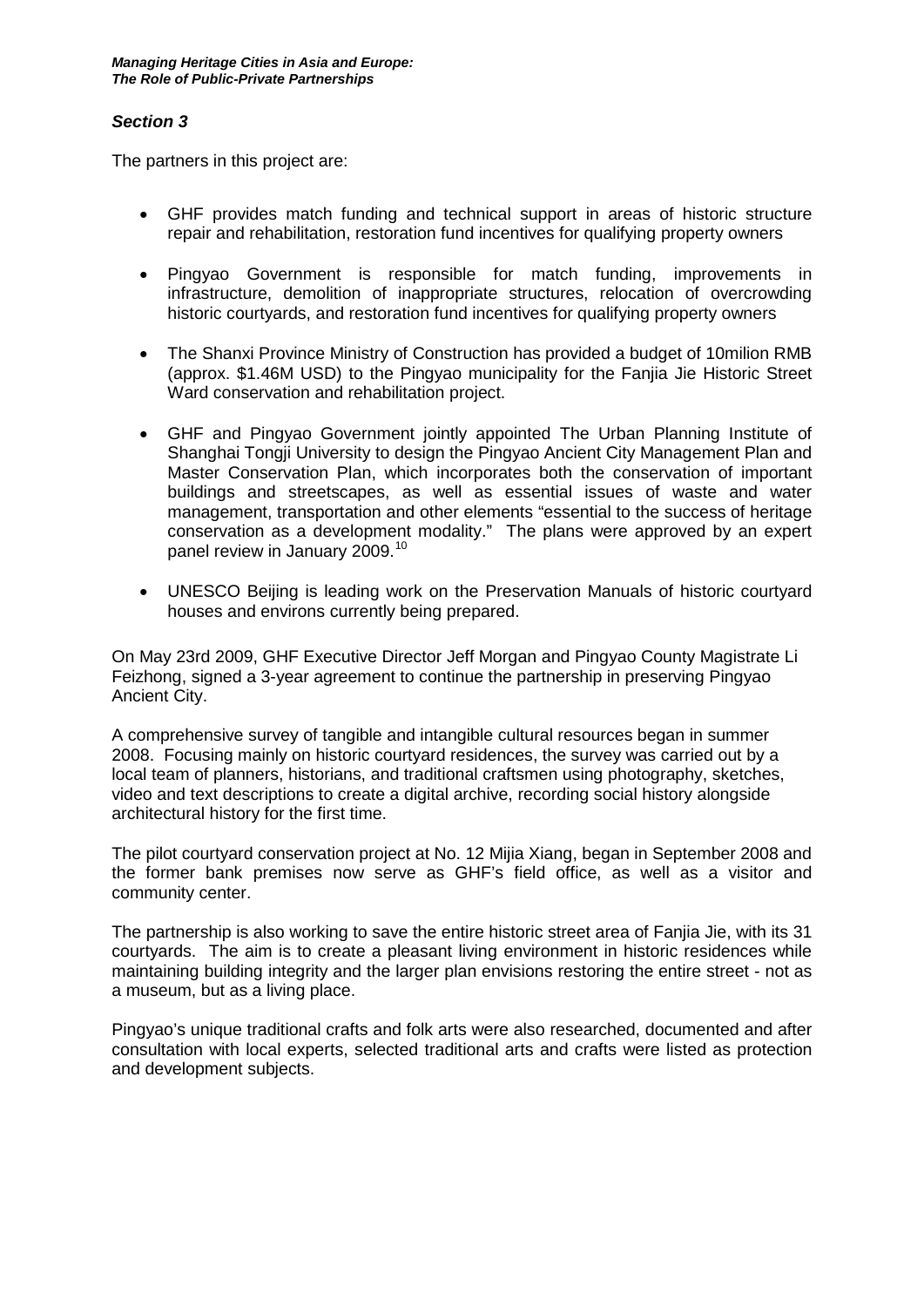## *Section 4*

The Heritage Development Program demonstrates that development can be tasteful, responsible and of benefit to the local community. Visitor stays can be lengthened and visitor management improved. Improvements can be made to the lives of local residents who lack basic community facilities. The Program has supported training for the remaining skilled craftspeople and artisans to pass on and preserve Pingyao's unique living heritage of arts, crafts, cuisines and performing arts to the next generation through apprenticeships. Today the restored courtyard at 12 Mijia Xiang serves as a space for local residents to present their history on a weekly basis and has a reading room open to the public. Local artisans use the facilities as workshops and exhibition space and many of them will not be able to continue without support of the partnership.

According to Dr. Vincent Michael of the Institute of Chicago School of the Art and Trustee of the National Trust for Historic Preservation "Preserving historic buildings is not a challenge to development, it is a kind of development, and it is inherently a more sustainable development model because it incorporates those aspects of a community's history which the community has determined are central to its identity."[11](#page-4-1)

### *Section 5*

The Program shows that:

- A clear Master Plan, agreed by all the stakeholders, is essential for sustainable development
- Local people and town leaders can succeed, even when they lack expertise in planning and conservation, or human and financial resources
- Because the tasks involved in heritage restoration need to be provided on-site locally, governments can be confident that these jobs will not be outsourced to another part of the world when the economy strengthens.<sup>[12](#page-4-2)</sup>

Through organisations like UNESCO and the Global Heritage Fund, public partners can tap into established inter-country cooperation mechanisms for heritage resources and this study shows the benefit to governments of embracing such opportunities.

"This is not the China of the headlines: the China of six-lane ring roads, Trump-like shopping plazas and Olympian architectural aspirations executed by international gold-medal architects. But in a country that is reinventing itself more rapidly than any other in modern history, whisking away thousands of historic buildings in the process, the precarious survival of Pingyao, a rare repository of Ming and Qing vernacular architecture and urban aesthetics– sadly in poor repair–may be the most novel development of all." Patricia Leigh Brown, Architectural Digest, December 2007<sup>[13](#page-4-3)</sup>

"We are grateful for the vision and support from GHF in our work to preserve Pingyao Ancient City. Private sector investment, technical and scientific assistances, and international partnerships are critical to our efforts to protect and successfully preserve Pingyao Ancient City, one of China's finest jewels" says Wang Jianzhong, Former Magistrate of Pingyao.

Professor Ruan Yisan of Tongji University says that in Pingyao, "Tourism is like a sword with double edge. Without careful planning in advance, it could bring unrenewable consequences to the heritage site, while it brings economic chances to the locals".<sup>[14](#page-4-4)</sup>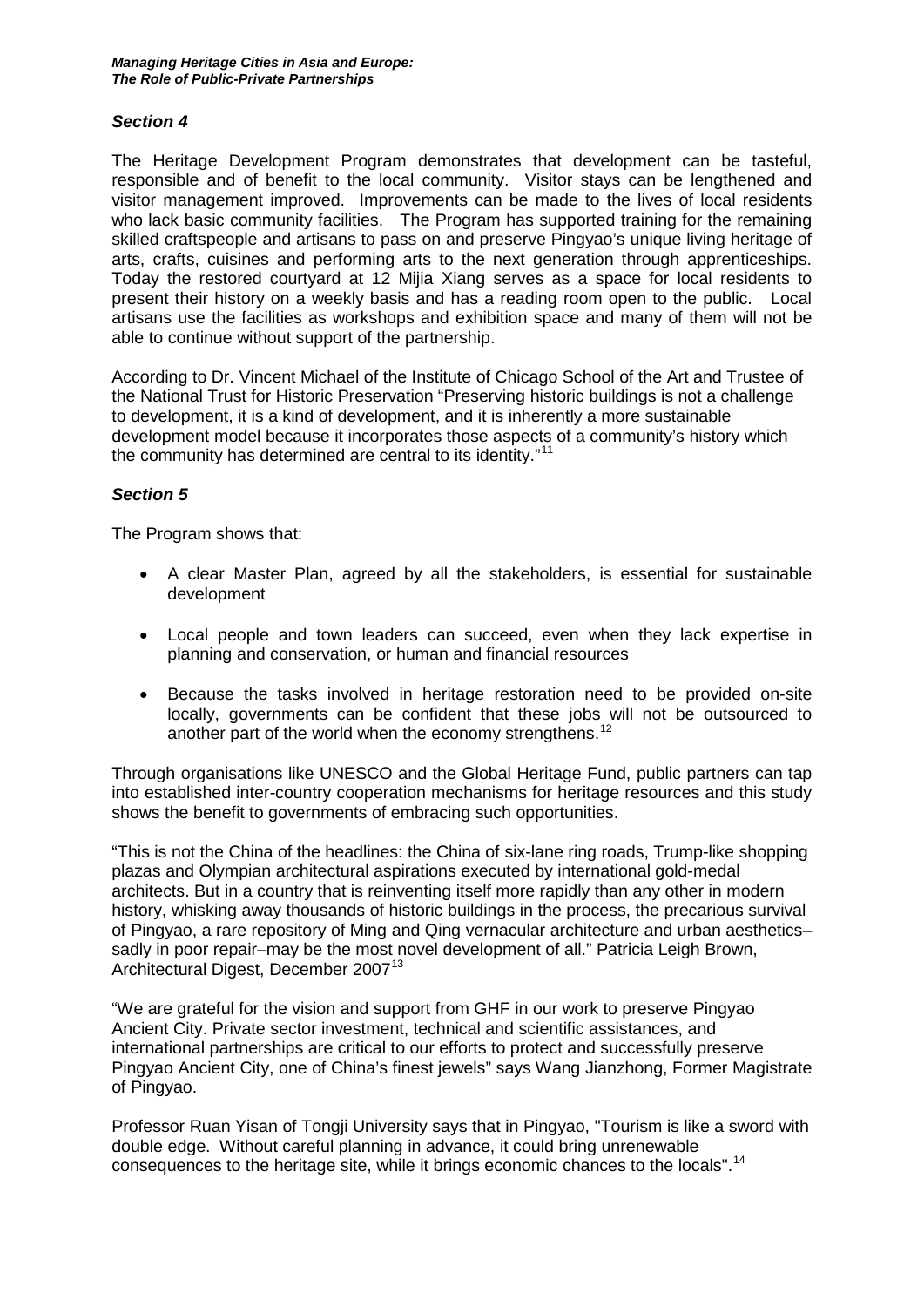*Managing Heritage Cities in Asia and Europe: The Role of Public-Private Partnerships*

# *Section 6*

Kuanghan Li Manager of GHF's China Heritage Program Global Heritage Fund han.li@globalheritagefund.org www.globalheritagefund.org

# *Section 7*

<span id="page-3-0"></span> $1$  Bruce, D. & Creighton, O. (2006) Contested identities: The dissonant heritage of European town walls and walled towns, *International Journal of Heritage Studies*, 12 (3), p234-254

<span id="page-3-1"></span><sup>2</sup> Wang**,** Shu**-**Yi**,** Ph.D., Tradition**,** memory and the culture of place**:** Continuity and change in the ancient city of Pingyao, China. University of Colorado at Denver, 2008 p 68

<span id="page-3-2"></span><sup>3</sup> Pingyao Ancient City, China: China's First Banking Capital, Global Heritage Fund p 1

<span id="page-3-3"></span><sup>4</sup> Li, Kuanghan (2009) Pingyao Cultural Heritage Development Program Progress Report, Global Heritage Fund, p 2

<span id="page-3-4"></span><sup>5</sup> Wang, Shu-Yi, Urban Conservation and Heritage Tourism in the Ancient City of Pingyao, China, *Heritage and Development: Papers and recommendations of the 12th International Conference of National Trusts New Delhi 3rd -5th December 2007*, INTACH 2008 p144

<span id="page-3-5"></span><sup>6</sup> Sustainable World Heritage Preservation in Developing Economies - A Model for Integrated Community-based Conservation and Development, GHF White Paper, September 2008, Global Heritage Fund p6

<span id="page-3-6"></span><sup>7</sup> Ibid Pingyao Ancient City p 1

<span id="page-3-7"></span><sup>8</sup> Ibid Pingyao Ancient City p 1

<span id="page-3-8"></span><sup>9</sup> Ibid Li 2009

<sup>10</sup> Website of Global Heritage Fund [http://globalheritagefund.org/what\\_we\\_do/updates/current\\_projects/pingyao\\_china](http://globalheritagefund.org/what_we_do/updates/current_projects/pingyao_china)

 $11$  Ibid

<sup>12</sup> Rypkema, Donovan D, The Role of Public-Private Partnerships Donovan, *Heritage and Development: Papers and recommendations of the 12th International Conference of National Trusts New Delhi 3rd -5th December 2007*, INTACH 2008 p 173

<sup>13</sup> Quoted in GHF White Paper 2008 p 6

 $14$  Quoted in Wang 2008 p 138

### *Author profile*

Catherine Leonard joined the UK National Trust in 1999, when she was responsible for the Trust's work with overseas heritage groups and managing the European Network of National Heritage Organisations. Catherine now heads the Secretariat of the International National Trusts Organisation (INTO) and is the strategic lead for the organisation's international co-